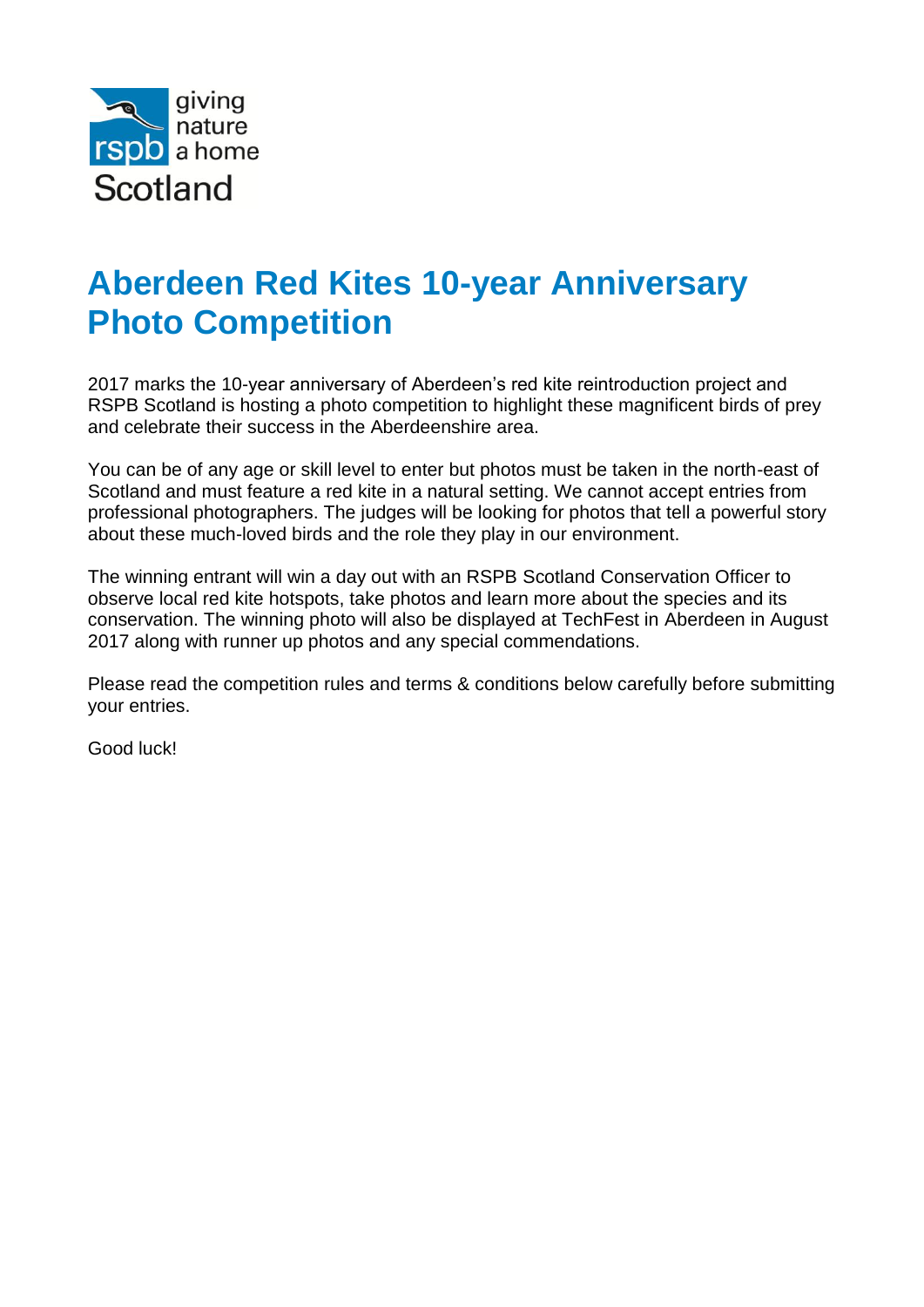## **COMPETITION**

## **Rules**

- 1. This competition is open to all UK residents except any employee of the RSPB and their immediate family members. Proof of age may be required.
- 2. Applicants under 18 must get consent from their parent(s) or legal guardian(s) before entering the competition. The parent(s) or legal guardian(s) of applicants under 18 agree to the Rules and Terms and Conditions on behalf of the applicants.
- 3. All applicants must be amateur photographers.
- 4. The competition is free to enter and no purchase is necessary.
- 5. All entries must be submitted by email to [aberdeenredkites@rspb.org.uk](mailto:aberdeenredkites@rspb.org.uk) **and only one entry per person is permitted.** Please refer to the competition page for further details at [https://www.rspb.org.uk/our-work/conservation/conservation-projects/details/274636-aberdeen-red](https://www.rspb.org.uk/our-work/conservation/conservation-projects/details/274636-aberdeen-red-kites)[kites](https://www.rspb.org.uk/our-work/conservation/conservation-projects/details/274636-aberdeen-red-kites) Entrants must include their name, phone number and preferred email address.
- 6. Photographs entered must feature at least one red kite and be taken in north-east Scotland and the location must be specified as part of the applicant's entry correspondence.
- 7. Images of red kites in captivity are not eligible.
- 8. No wildlife habitats should be harmed or unduly disturbed in the process of taking photographs. Further guidance is available at [http://www.rps.org/adminuploads/external/images/nature@rps.org/Nature%20Photographers%2](http://www.rps.org/adminuploads/external/images/nature@rps.org/Nature%20Photographers%20Code%20of%20Practice.pdf) [0Code%20of%20Practice.pdf](http://www.rps.org/adminuploads/external/images/nature@rps.org/Nature%20Photographers%20Code%20of%20Practice.pdf)
- 9. Entries will be forwarded to judges to be judged anonymously. Entrant's identifying details (including watermarks, signatures or logos) must not therefore appear on the image itself. Entrants should avoid using their personal details in the file name of digital images.
- 10. Entrants will be required to submit their original high resolution digital files if requested. These files should be of sufficient quality to reproduce to the following specifications: At 300dpi, landscape - 3800 x 2000 pixels, portrait – 2200 x 3600 pixels.
- 11. The RSPB must receive entries by midnight on Tuesday 15 August 2017. Any entry which is late, incomplete or inappropriate will be deemed invalid at the discretion of the RSPB.
- 12. The RSPB accepts no responsibility for any technical failure, malfunction or any other problem with any server, internet access system or otherwise which may result in any entry being lost, corrupted or not properly registered or recorded. No responsibility will be taken for damaged or lost entries.
- 13. Entries will be judged by Ewen Cameron (formerly of Scottish Natural Heritage) and Jenny Weston (RSPB Scotland).
- 14. The judges shall assess the entries and one winner will be selected. The judges' decisions shall be final. No correspondence regarding the results will be entered into.
- 15. The winner shall receive a day with an RSPB Scotland Conservation Officer to experience red kites in their natural environment. The winning entrant can bring one additional person on the trip. Any children must be accompanied by an adult.
- 16. The Conservation Officer retains the right to determine the most appropriate time of year and the specific itinerary for the day out. Contact details for the Conservation Officer will be provided to the winner and arrangements will then be made between the prize-winner and the Conservation Officer to find a mutually convenient date.
- 17. The winning entry will be printed and displayed at TechFest on 26 & 27 August as part of an RSPB Scotland red kite display along with runner up photos and any special commendations. There is no additional prize for runners up or special commendations. This will include the display of their name and photograph at TechFest. You agree that your personal data may be used for this purpose.
- 18. The winner will be notified by email or telephone (using the details provided at entry) within 1 week of a decision being made. If a winner does not respond to the RSPB within 21 days of being notified by the RSPB, then they will forfeit their prize and a replacement winner will be selected from the other applicants.
- 19. The prize is non-exchangeable, non-transferable and no cash alternative is offered.
- 20. The RSPB reserves the right to replace the prize with an alternative prize of equal or higher value if necessary.
- 21. The winner's name and photo will be published on the competition website and on social media (Facebook & Twitter).
- 22. Please note hard copy entries cannot be accepted. See above (5) for email entry instructions. Full copyright title remains with the author/owner of any entry. Please see the full Terms and Conditions below.
- 23. The RSPB reserves the right to refuse entry or to refuse to award the prize to anyone in breach of the Rules or the Terms and Conditions or the spirit of the Rules or the Terms and Conditions.